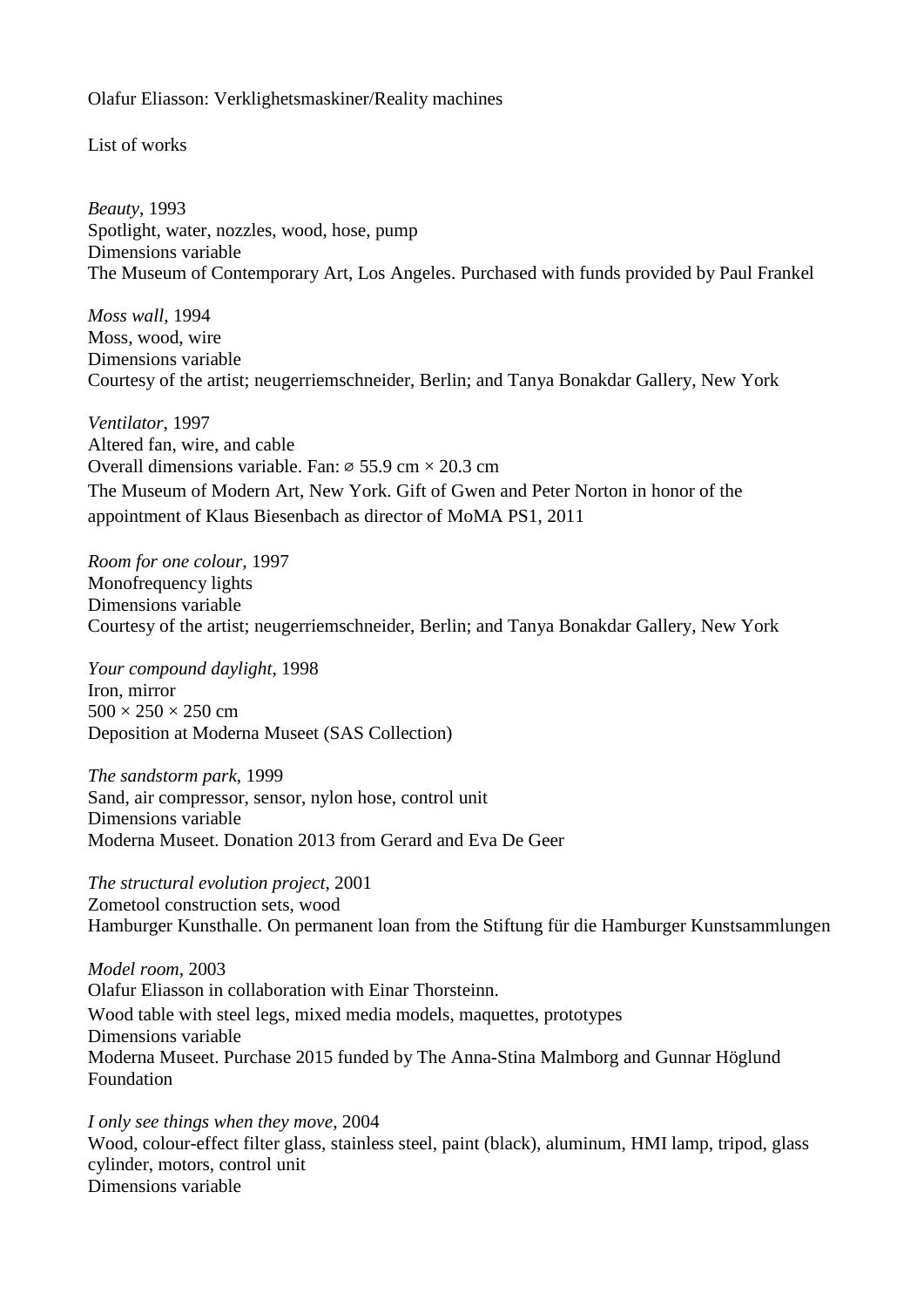The Museum of Modern Art, New York. Acquired through the generosity of Marie-Josée and Henry R. Kravis in honor of Mimi Haas, 2008

*Who is afraid yellow flower ball*, 2006 Steel, paint (yellow), mirrors, plastic, white and yellow lightbulbs, tripod, aluminium, cable ⌀ 160 cm Courtesy of the artist; neugerriemschneider, Berlin; and Tanya Bonakdar Gallery, New York

*Seu corpo da obra* (Your body of work), 2011 Colour filter foil (cyan, magenta, yellow), wood, spotlights Dimensions variable Courtesy of the artist; neugerriemschneider, Berlin; and Tanya Bonakdar Gallery, New York

*Movement microscope*, 2011 HDV 16:9 14:15 min Courtesy of the artist; neugerriemschneider, Berlin; and Tanya Bonakdar Gallery, New York. Supported by LUMA Foundation

*Your condensation*, 2013 Partially silvered crystal spheres, stainless steel, acrylic paint (black)  $227 \times 180 \times 86$  cm ARoS Aarhus Kunstmuseum

*Big Bang Fountain*, 2014 Water, pump, nozzle, stainless steel, wood, foam, plastic, strobe light, control unit, dye  $165 \times 160 \times 160$  cm Courtesy of the artist; neugerriemschneider, Berlin; and Tanya Bonakdar Gallery, New York

*Touch*, 2014 Meteorite, stainless steel  $50 \times 40 \times 20$  cm Courtesy of the artist; neugerriemschneider, Berlin; and Tanya Bonakdar Gallery, New York

*The complete sphere lamp*, 2015 Mirror, wood, bulbs, wild grass, wire H: 30 cm; 45 cm; ∅ 120 cm Courtesy of the artist; neugerriemschneider, Berlin; and Tanya Bonakdar Gallery, New York

*The seeing space*, 2015 Glass sphere ⌀ 60 cm Courtesy of the artist; neugerriemschneider, Berlin; and Tanya Bonakdar Gallery, New York

*The sunny space*, 2015 Glass sphere ⌀ 64 cm Courtesy of the artist; neugerriemschneider, Berlin; and Tanya Bonakdar Gallery, New York

*Less ego wall*, 2015